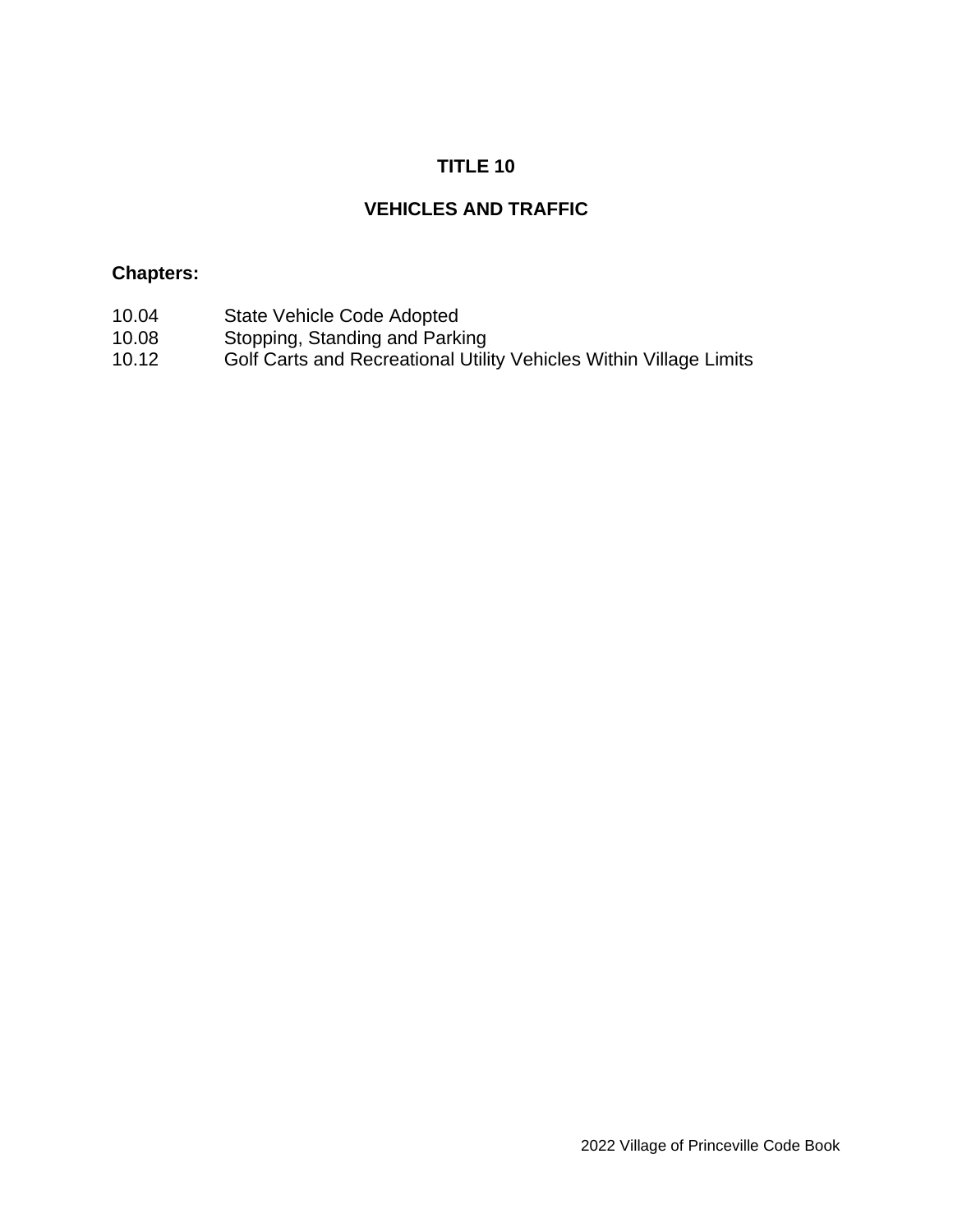#### **Chapter 10.04**

#### **State Vehicle Code Adopted**

#### **Sections:**

- 10.04.010 Illinois Vehicle Code Chapters Adopted by Reference
- 10.04.020 Penalties

**§10.04.010 Illinois Vehicle Code Chapters Adopted by Reference.** The following chapters of the Illinois Vehicle Code, 625 ILCS 5/1-100 et seq., as from time to time amended, are adopted by reference as if fully set out herein.

| Chapter 1  | Titles and Definitions,         |
|------------|---------------------------------|
|            | 625 ILCS 5/1                    |
| Chapter 11 | Illinois Rules of the Road,     |
|            | 625 ILCS 5/11                   |
| Chapter 12 | Illinois Equipment of Vehicles, |
|            | 625 ILCS 5/12                   |
| Chapter 15 | Illinois Size and Weight Law,   |
|            | 625 ILCS 5/15                   |

**§10.04.020 Penalties.** The penalty for violation of any provision of the Illinois Vehicle Code adopted by reference in Section 10.04.010 shall be the penalty specified for the violation of the Illinois Vehicle Code. Where the Illinois Vehicle Code does not provide a specific penalty for the violation, the penalty shall be a fine not to exceed Seven Hundred Fifty Dollars (\$750.00).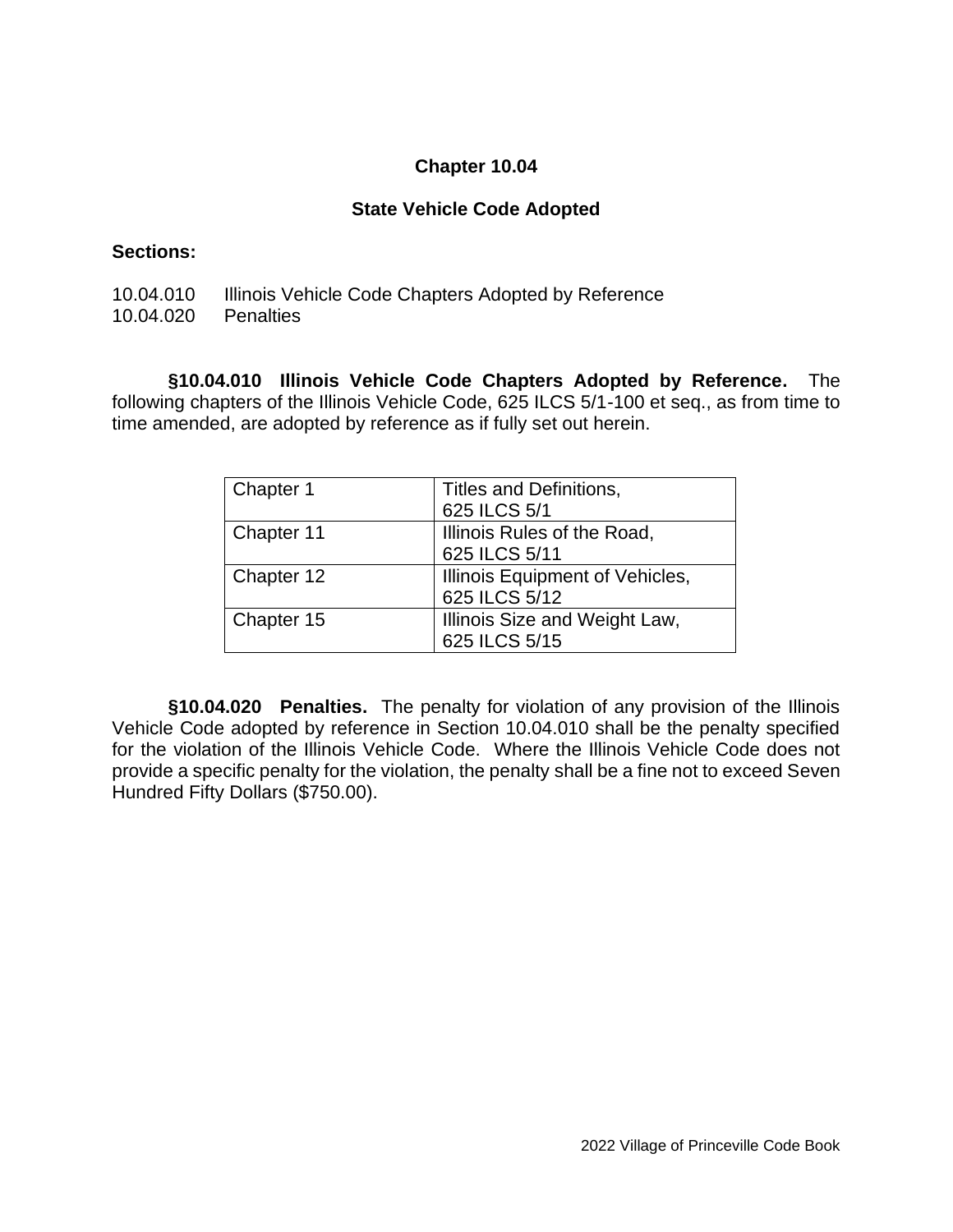# **Chapter 10.08**

# **Stopping, Standing and Parking**

#### **Sections:**

- 10.08.010 Parking Prohibited in Certain Places
- 10.08.020 Parking at Curb
- 10.08.030 Parking on Parkway
- 10.08.040 Vehicles for Sale
- 10.08.050 Abandoned Cars Custody
- 10.08.060 Parking of Trucks, Farm Tractors, Road Tractors, Trailers, and Objects
- 10.08.070 Loading and Unloading Time Limit
- 10.08.080 Parking Restrictions
- 10.08.090 Business District Parking Time Limits and Penalties

**§10.08.010 Parking Prohibited in Certain Places.** It is unlawful to permit any vehicle, at any time, except when necessary to avoid conflict with other vehicles or in compliance with the direction of traffic police officers or traffic signals, to stand in any of the following places:

- A. In any intersection;
- B. In a crosswalk;
- C. Upon any bridge or viaduct, or in any subway or the approach thereto;
- D. Between a safety zone and the adjacent curb or within thirty (30) feet of a point on the curb immediately opposite the end of a safety zone;
- E. Within thirty (30) feet of a traffic signal or a through street sign on the approaching side;
- F. Within twenty (20) feet of any intersection;
- G. At any place where the standing of a vehicle reduces the usable width of the roadway for moving traffic to less than eighteen (18) feet;
- H. At any curb within fifteen (15) feet of a fire hydrant;
- I. At any place where the vehicle would block the use of a driveway;
- J. Within fifty (50) feet of the nearest rail of a railroad crossing;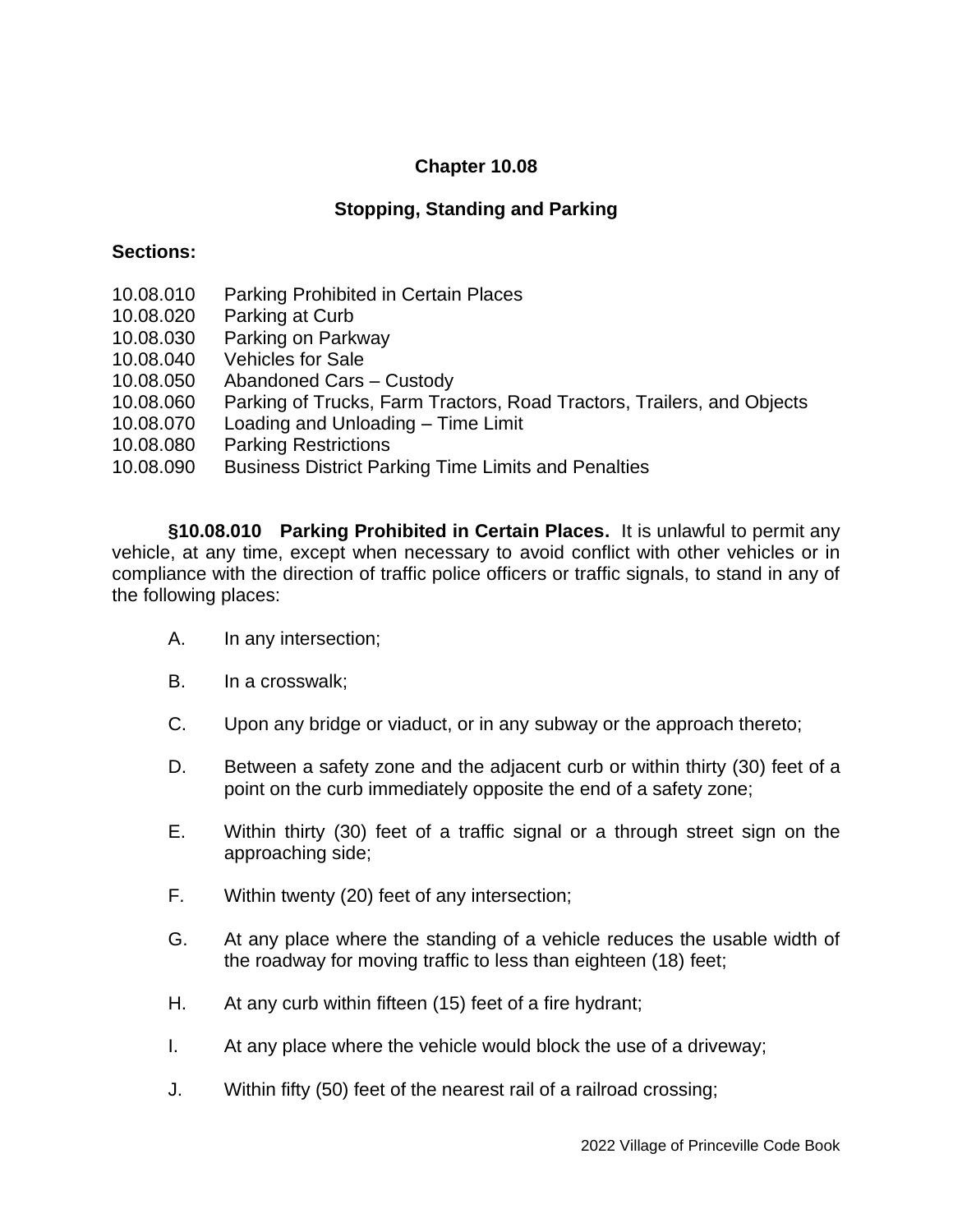- K. Within twenty (20) feet of the driveway entrance to any fire department station and on the side of the street opposite the entrance to such station within seventy (70) feet of the entrance; and
- L. At any place where official signs prohibit parking.

**§10.08.020 Parking at Curb.** No vehicle shall be parked with the left side of such vehicle at the curb, and it is unlawful to stand or park any vehicle in the street other than parallel with the curb and with the two (2) right wheels of the vehicle within twelve (12) inches of the regularly established curb line, except upon those streets which have been marked for angle parking, in which case vehicles shall be parked at the curb at the angle indicated by such parks.

**§10.08.030 Parking on Parkway.** It is unlawful to park any vehicle in the space between the curb line and the adjacent sidewalk line.

**§10.08.040 Vehicles for Sale.** It is unlawful to park any vehicle upon any street for the purpose of displaying it for sale, or to park any vehicle upon any business street from which vehicle merchandise is peddled.

**§10.08.050 Abandoned Cars – Custody.** It is unlawful to leave any vehicle unattended on the streets of the Village for more than twenty (20) consecutive hours. Any such vehicle shall be considered an abandoned vehicle and shall be removed by the Police Department and held as an abandoned car. If the Chief of Police has reason to believe that such vehicle was stolen, he/she shall take the necessary steps in regard to stolen cars.

### **§10.08.060 Parking of Trucks, Farm Tractors, Road Tractors, Trailers, and Objects.**

- A. Definitions. For the purpose of this Section 10.08.060, the following definitions shall apply:
	- 1. "Gross Weight" means the weight of the motor vehicle and its load or contents, or the weight of the trailer or object and its load or contents; not the combined weight of both a motor vehicle and an attached trailer.
	- 2. "Length" means for a motor vehicle with an attached trailer, the combined length of the motor vehicle and the trailer. For an unattached trailer or an object, the normal meaning of "length" shall apply.
	- 3. "Object" means any non-motorized object, including a container.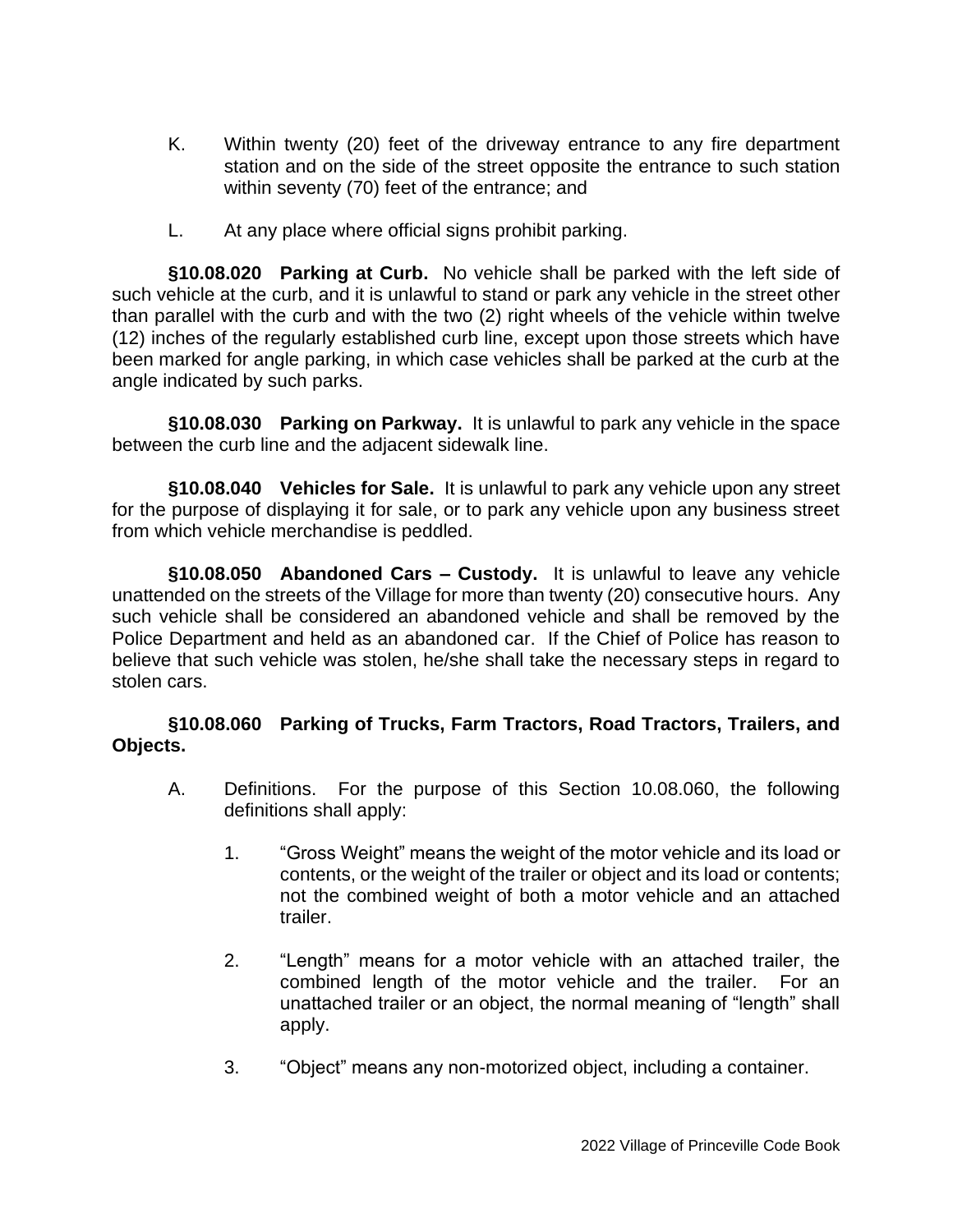- 4. "Trailer" means a non-motorized vehicle for transporting or storing which is designed to pull by a motor vehicle. The term includes but is not limited to all forms of trailers, semi-trailers, utility trailers, vehicle hauling trailers, pleasure craft trailers, camper trailers, and construction trailers.
- 5. Other Definitions. For terms not defined in subsections A.1. through A.4. above, the definitions set forth in the Vehicle Code shall apply.
- B. Farm Tractors, Road Tractors. It is unlawful to park a farm tractor or road tractor on a Village street unless such parking is authorized by the Village.
- C. Motor Homes, Bus, Semi-Trailer, Tractor Truck. No person shall stand or park any truck, motor home, tractor, semi, semi-trailer, trailer or bus on any street for a longer period than is necessary for the loading or unloading of such vehicles, except that a driver of a bus may park such bus in a designated bus zone or stand, or as otherwise provided in this Chapter unless such parking is authorized by the Village. This restriction shall not apply to any pickup truck or van whose extreme overall length does not exceed twenty-four (24) feet and whose body width, excluding mirrors or similar accessories, does not exceed eighty (80) inches.
- D. Objects, Dumpsters, Pods. It is unlawful to park or place any form of container used for refuse, storage or any other function, upon any Village street without authorization from the Village. Authorization may be granted for no longer than seventy-two (72) hours. If additional time is needed over seventy-two (72) yours, then a Fifteen Dollar (\$15.00) a day permit will be required.
- E. Parking Boats or Recreational Vehicles on the Street. No recreational vehicle may be parked on the street, unless it is of a temporary nature. No trailer, boat trailer or any vehicle other than a passenger car, truck, and van may be parked on the street, unless it is of a temporary nature. "Temporary Nature" shall be defined as no longer than an eight (8) hour period, and no more than one (1) eight (8) hour period per week. In the event that such above-named vehicle would require to be parked on the street for longer than an eight (8) hour period, it will still be considered as "temporary". A one-time permit for Twenty-five Dollars (\$25.00) can be obtained for such temporary period, not to exceed two (2) weeks, after review by the Code Enforcement Officer or the Village President.
- F. Exceptions. The prohibition and restrictions stated in subsections B through E above shall not apply when a motor vehicle subject to subsection C above, a motor vehicle with an attached trailer, a trailer or an object: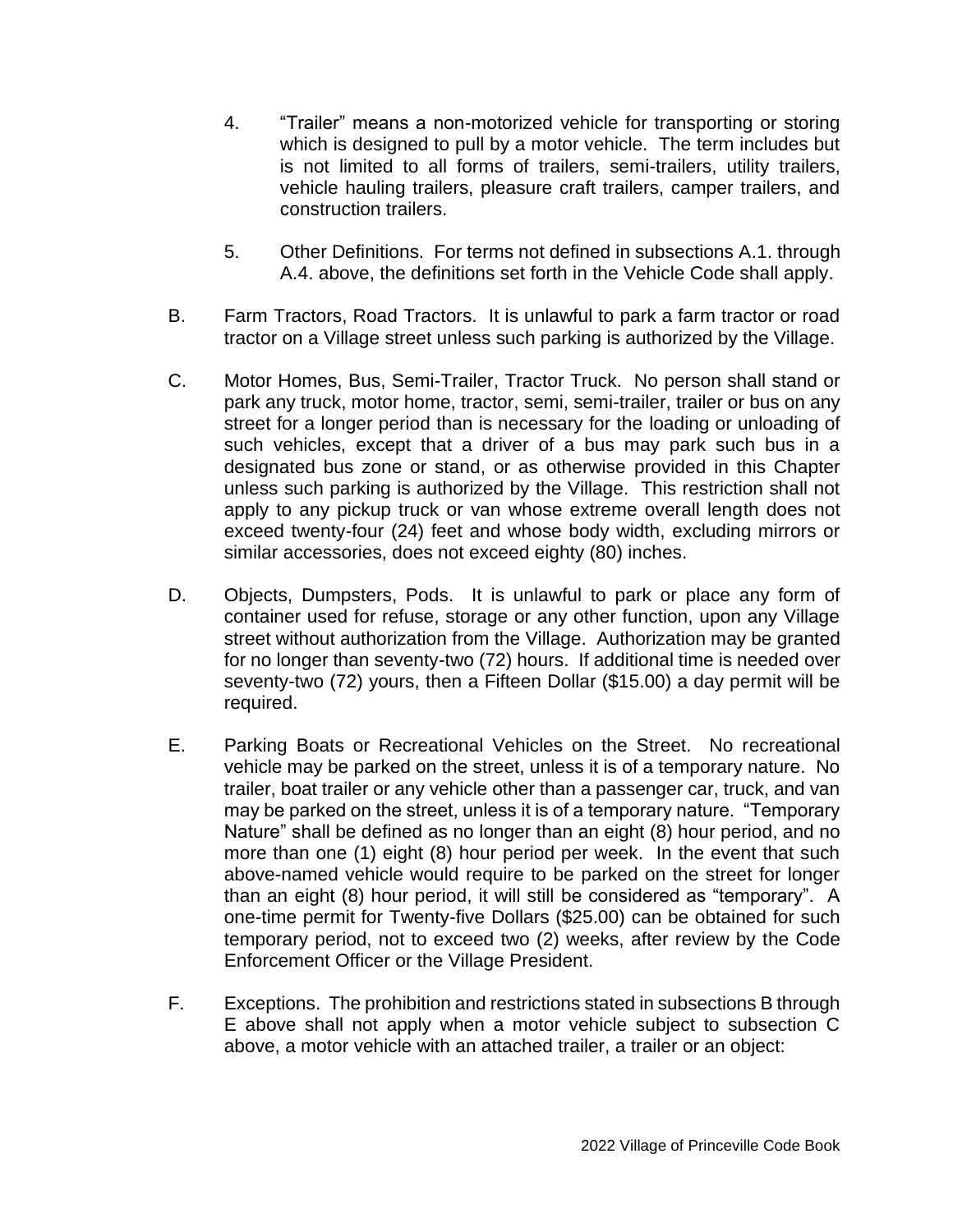- 1. Is in current use for the purpose of engaging in trade or providing a service.
- 2. Is in the process of and currently being used to make a delivery to a Village resident or business residing or located on or near the Village street on which the parking occurs.
- G. Compliance with this Code and the Illinois Vehicle Code. All motor vehicles and all motor vehicles with trailers that are subject to this Section 10.08.060 also shall comply with all other applicable parking rules and requirements in this Code and in the Illinois Vehicle Code.
- H. Penalties:
	- 1. The penalty for violating this Section 10.08.060 shall be a fine in the amount of Fifty Dollars (\$50.00) for each offense. This fine shall increase to Seventy-five Dollars (\$75.00) if not paid within fifteen (15) days of the date a ticket imposing the fine is issued. Thereafter the Board may take legal action to collect the fine.
	- 2. The Board may authorize or designate any one (1) or more employees or agents to issue parking tickets for violations of this Section 10.08.060. Tickets issued by and fines imposed by such employees or agents shall have the same force of law as if issued or imposed by the Board.

Further, the Board may authorize any one (1) or more employees or agents to cause to be removed any motor vehicle, motor vehicle with attached trailer, trailer, or object that is parked in violation of this Section 10.08.060. In addition to the fine provided, the owner or person responsible for or in apparent charge of the motor vehicle with trailer, trailer, and/or object shall, at the time of recovery, pay all towing and storage costs for such removal, which costs shall constitute a lien on the motor vehicle, trailer, and/or object until paid.

**§10.08.070 Loading and Unloading – Time Limit.** During the times specified in this Chapter, it is unlawful for the driver of a vehicle to stand a passenger vehicle for longer than is necessary to load or unload passengers not to exceed three (3) minutes, and/or the driver to stand any freight-carrying vehicle for a period of time longer than is necessary to load, unload and deliver materials, not to exceed thirty (30) minutes at any officially designated loading zone.

## **§10.08.080 Parking Restrictions.**

A. The Board may from time to time by ordinance make it unlawful to park or permit anyone to park any vehicle along one or both sides of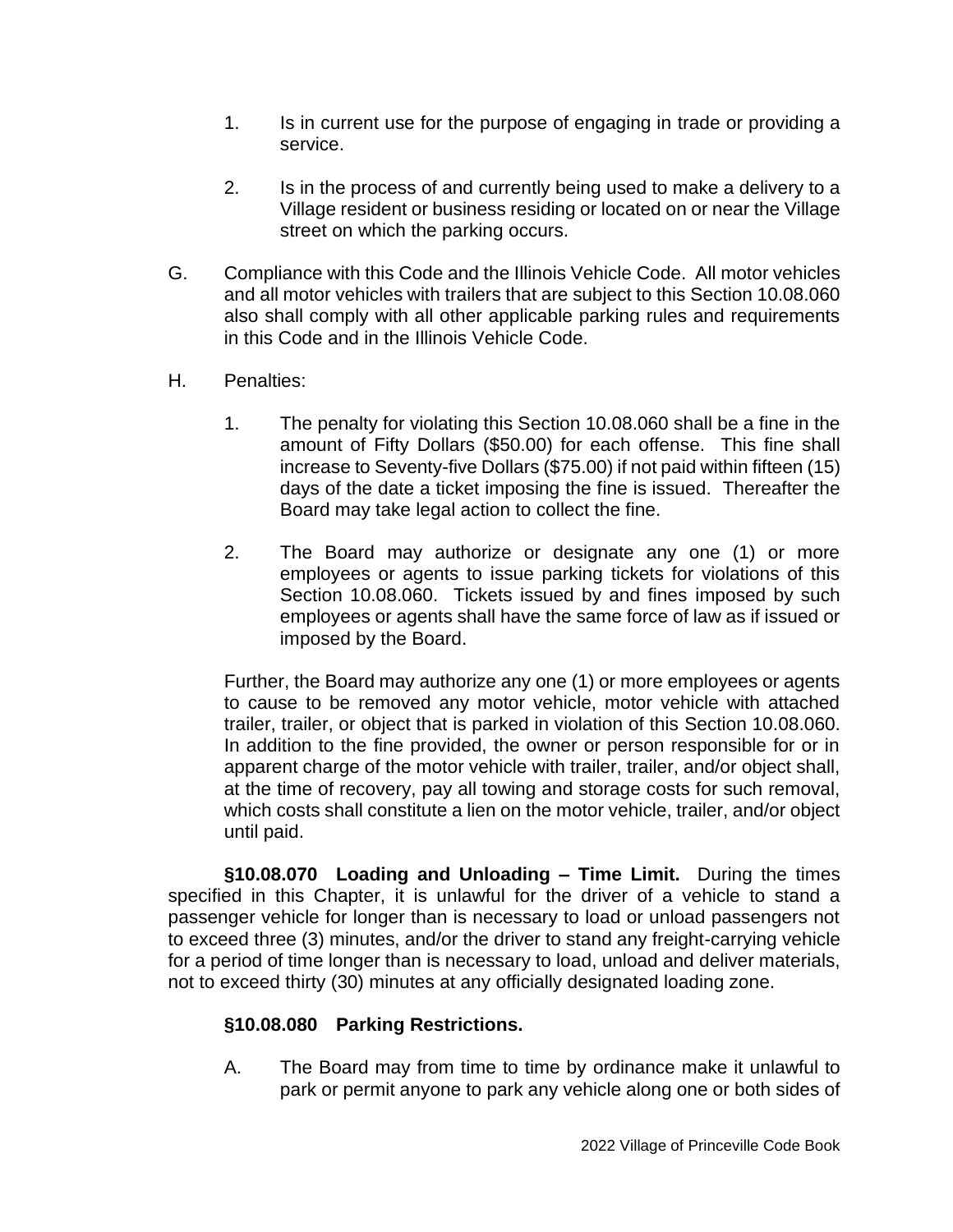streets within the Village limits. When the Board so determines that parking along a particular street shall be prohibited, the Board shall cause the prohibition to be marked in a manner to provide notice to the public.

- B. Any person or entity violating a parking prohibition adopted by the Board under this Section shall be fined pursuant to Chapter 1.20 for each offense, and a separate offense shall be deemed to be committed on each day during or on which a violation occurs or continues.
- C. Parking Vehicles on Private Property.
	- 1. It shall be unlawful to park any motor vehicles, watercraft, trailers, recreational vehicles or anything else of a vehicular nature in the Village unless it is parked on a paved hard surface including asphalt, concrete, brick or rocked material.
	- 2. No paved surface may be added to a front yard or back yard without approval from the Zoning Officer.

### **§10.08.090 Business District Parking Time Limits and Penalties.**

A. Between eight a.m. and five p.m. Monday through Friday, it is unlawful to parking any vehicle, or permit or cause any vehicle to remain parked, for any continuous period of time exceeding the time limits set forth below:

| Time Limit   On Street |        | At or From | Tο     | <b>Direction</b> |
|------------------------|--------|------------|--------|------------------|
| 2 hours                | Main   | Santa Fe   | Walnut | east-west        |
| 13 hours               | Walnut | Main       | Evans  | north-south      |

- B. The penalty for violating subsection (A) of this Section shall be a fine in the amount of Five Dollars (\$5.00) for each offense. This fine shall increase to Twenty-five Dollars (\$25.00) if not paid within ten (10) days of the date a ticket imposing the fine is issued. Thereafter, the Board may take legal action to collect the fine.
- C. The Board may authorize or designate any one (1) or more employees or agents to issue parking tickets for violations of subsection (A) of this Section and to levy fines consistent with subsection (B) of this Section. Tickets issued by and fines imposed by such employees or agents shall have the same force of law as if issued or imposed by the Board.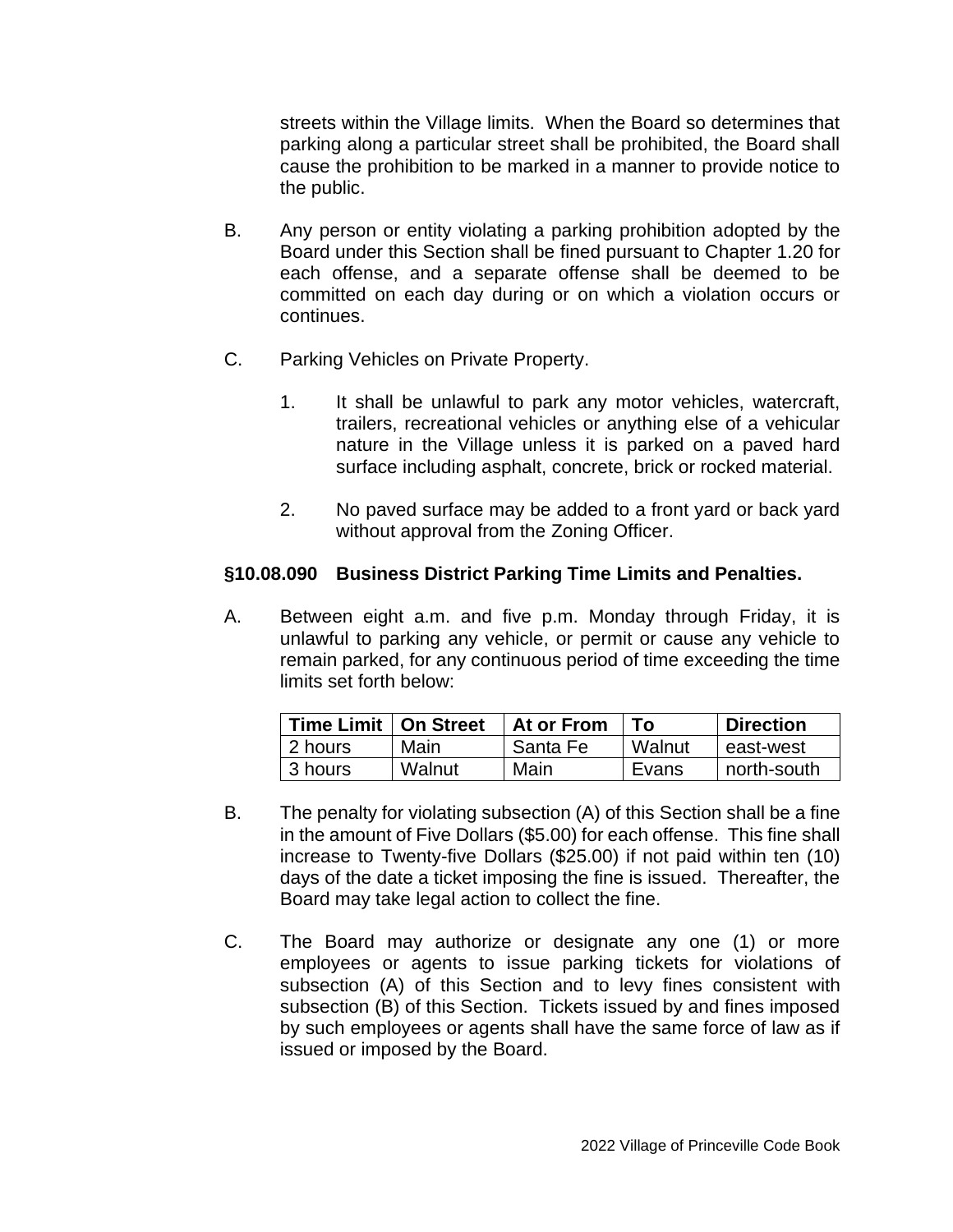Further, the Board may authorize any one (1) or more employees or agents to cause to be removed any vehicle parked in violation of subsection (A) of this Section. In addition to the fine provided in subsection (B) of this Section, the owner or person responsible for or in apparent charge of the vehicle shall, at the time of recovering the vehicle, pay all towing and storage costs for such removal, which costs shall constitute a lien on the vehicle until paid.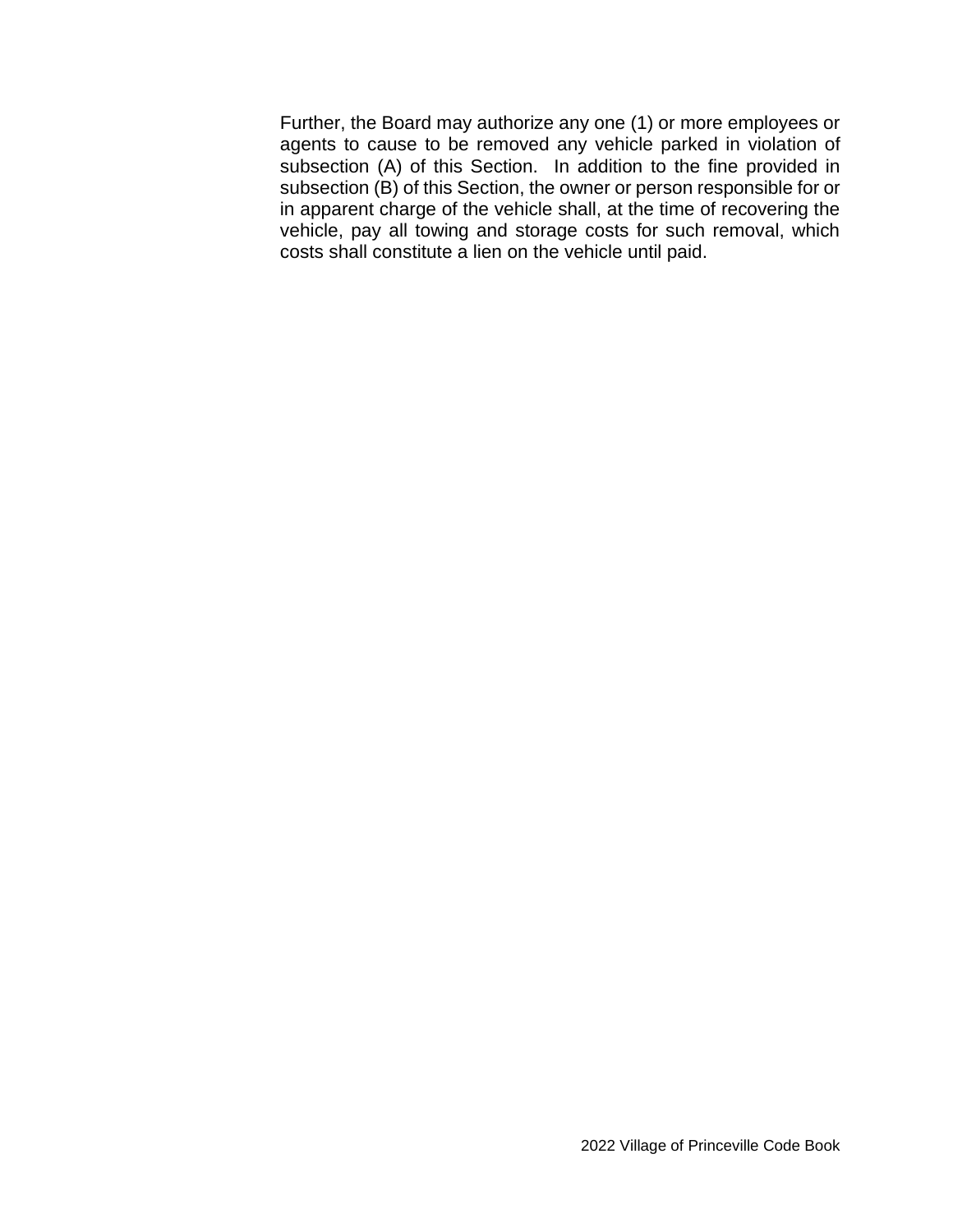### **Chapter 10.12**

#### **Golf Carts and Recreational Utility Vehicles Within Village Limits**

#### **Sections:**

- 10.12.010 Golf Carts and Recreational Utility Vehicles Permitted
- 10.12.020 Compliance with the Illinois Vehicle Code
- 10.12.030 Permits
- 10.12.040 Additional Requirements
- 10.12.050 Violations
- 10.12.060 Impoundment
- 10.12.070 Seat Belts
- 10.12.080 Special Events
- 10.12.090 Fees

**§10.12.010 Golf Carts, Recreational Utility Vehicles and All-Terrain Vehicles Permitted.** The operation of golf carts, recreational utility vehicles and all-terrain vehicles shall be permitted on streets under the jurisdiction of the Village and/or within its corporate boundaries as set forth in this Chapter. Operations of such carts/utility vehicles are permissible only on Village streets except where prohibited per Illinois Compiled Statutes. Golf carts, recreational utility vehicles and all-terrain vehicles may not be operated on streets, highways and roads under the jurisdiction of the Illinois Department of Transportation (State Highway Illinois Route 90) and (State Highway Illinois Route 91). Golf carts, recreational utility vehicles and all-terrain vehicles shall be permitted to make direct crossings at an intersection controlled by a traffic light or four-way stop sign upon or across any highway under the jurisdiction of the State of Illinois as set forth in Section 11-1426.1 of the Illinois Vehicle Code (625 ILCS 5/11-1426.1). The term "golf cart" shall have the same meaning as set forth in Section 1-123.9 of the Illinois Vehicle Code (625 ILCS 5/1-123.9). The terms "recreational utility vehicles" and "all-terrain vehicles" shall have the same meaning as set forth in Section 1-168.8 of the Illinois Vehicle Code (625 ILCS 5/11-1426.1)

**§10.12.020 Compliance with the Illinois Vehicle Code.** The operation of golf carts, recreational utility vehicles and all-terrain vehicles within the Village shall be in accordance with all provisions of the Illinois Vehicle Code (625 ILCS 5/1-100 et seq.), including without limitations Section 11-1426.1 thereof (625 ILCS 5/11-1426.1). All golf carts, recreational utility vehicles, and all-terrain vehicles must have, at a minimum (i) the equipment and other items set forth in Section 11-1426.1(e) of the Illinois Vehicle Code (625 ILCS 5/11-1426.1(e) and (ii) a Type 1 or Type 2 seat belt assembly conforming to 49 C.F.R. 571.209 at each designated seating position. Seat belts are hereby not required on all-terrain vehicles with the Village.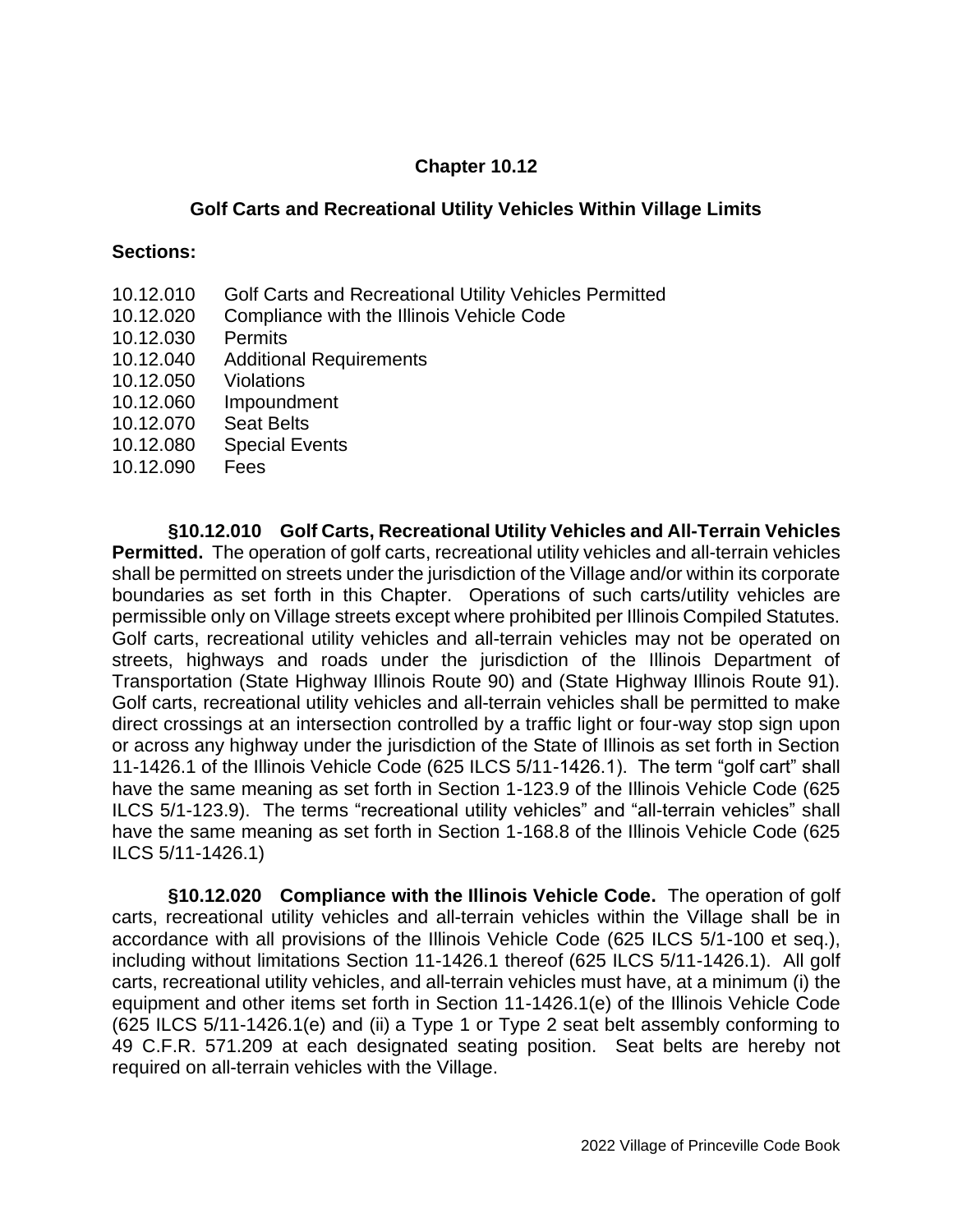### **§10.12.030 Permits.**

- A. No person shall operate a golf cart, recreational utility vehicles or all-terrain vehicles within the Village without first obtaining a permit, or being listed as an additional operator under a permit, as provided herein. Permits shall expire on December 31 of each year. The cost of the permit shall be set forth by the Village Board. Applications for a permit shall be made on a form supplied by the Village, shall be executed by the applicant and each additional operator and shall contain the following:
	- 1. Name and address of applicant.
	- 2. Name and address of any additional operators.
	- 3. Name of liability insurance carrier and policy number.
	- 4. The serial number, make, model and description of golf cart.
	- 5. Waiver of liability.
	- 6. Such other information as the Village may require.
- B. No permit shall be granted unless the following conditions are met:
	- 1. The vehicle must be inspected and approved by the Village's Public Works Department and/or Code Department.
	- 2. A physically handicapped applicant or operator must submit a certificate signed by a physician, certifying that the applicant is able to safely operate a golf cart on Village streets.
	- 3. The applicant must provide evidence of insurance in compliance with the provisions of the Illinois statutes regarding minimum liability insurance for passenger motor vehicles to be operated on the roads of the State of Illinois.
	- 4. The applicant must provide a copy of the driver's license of the applicant and each operator.
- C. Permits may be renewed upon demonstration of compliance with the requirements for initial issuance of a permit and the payment of the permit fee.

**§10.12.040 Additional Requirements.** The following requirements shall apply to the operation of golf carts, recreational utility vehicles and all-terrain vehicles within the Village: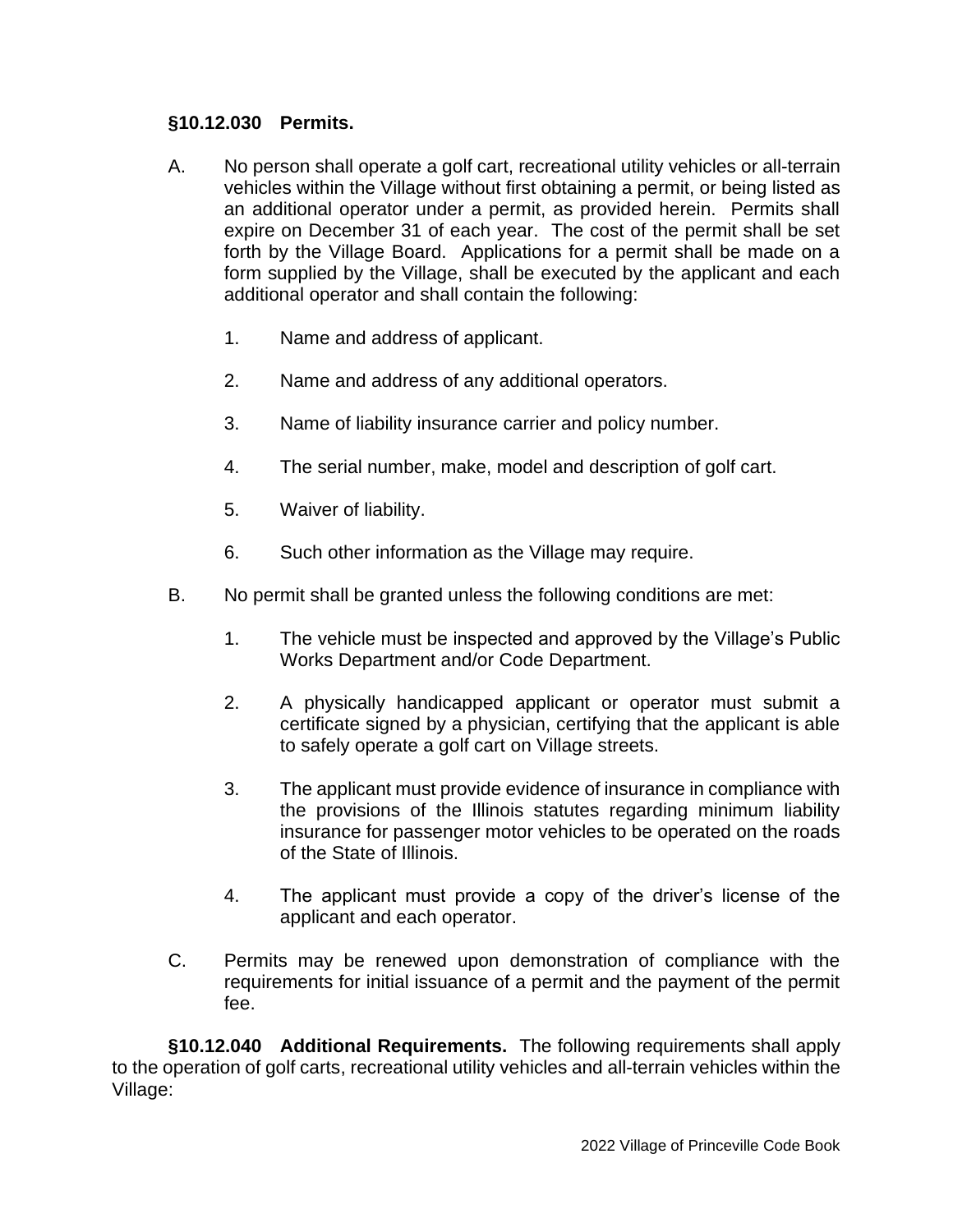- A. The applicant and all operators must be at least sixteen (16) years of age.
- B. A Village decal evidencing that a permit has been obtained shall be displayed on the golf cart.
- C. All-terrain vehicle operators under the age of eighteen (18) years of age must have a required helmet within the Village.

**§10.12.050 Violations.** Any person who violates the provisions of this Chapter shall be subject to revocation of permit or non-renewal of permit, at the discretion of the Village Board, and subject to a monetary fine as provided under the general penalty provision of this Code. Any unlawful use of such golf carts, recreational utility vehicles or all-terrain vehicles are subject to impoundment. Examples of unlawful use would be reckless driving, racing of any type by these vehicles, any criminal trespass while on such vehicles, any criminal damage to property created by such vehicles, and any criminal activity that would be committed while operating such vehicles.

**§10.12.060 Impoundment.** Golf carts, recreational utility vehicles or all-terrain vehicles shall be subject to impoundment to the same extent as vehicles as set forth in the Village Code. Examples for such impoundment are listed in Section 10.12.050.

**§10.12.070 Seat Belts.** Each driver of and all passengers, regardless of age, in seats of a golf cart or recreational utility vehicle operated on streets within the Village, shall wear a properly adjusted and fastened seat belt described in the Illinois Vehicle Code/Village Code; except that wearing seat belts is not required for any of the following:

- A. A driver or passenger frequently stopping and leaving the golf cart or recreational utility vehicle or delivering property from the golf cart or recreational utility vehicle, if the speed of the golf cart or recreational utility vehicle between stops does not exceed fifteen (15) miles per hour.
- B, A driver or passenger possessing a written statement from a physician that such person is unable, for medical or physical reasons, to wear a seat safety belt.
- C. A driver or passenger possessing an official certificate or license endorsement issued by the appropriate agency in another state or country indicating that the driver is unable for medical, physical, or valid reasons to wear a seat safety belt.
- D. A driver operating a golf cart or recreational utility vehicle in reverse.

All-terrain vehicles within the Village do not require seat belt usage when in operation.